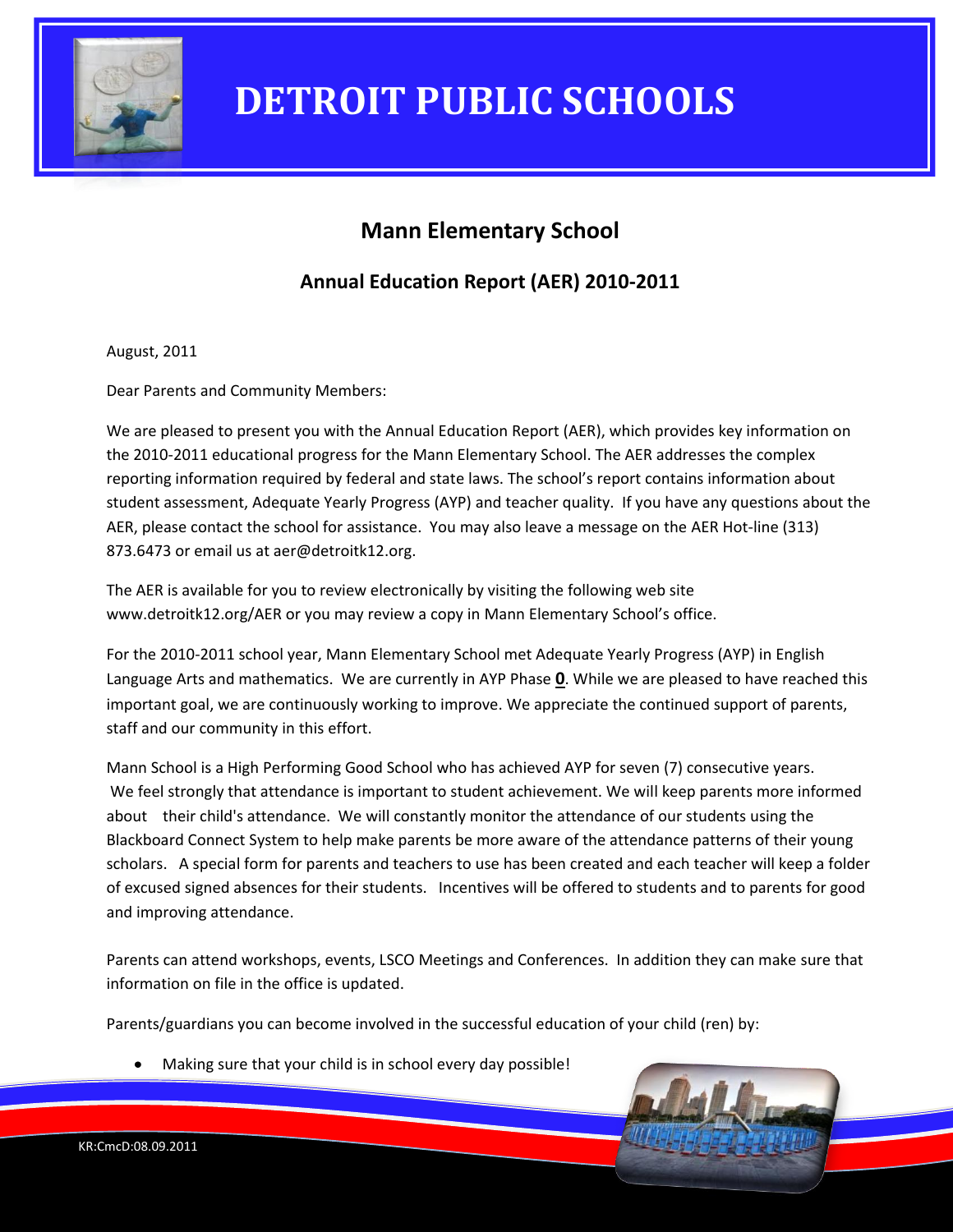

- o Make sure they arrive;
	- On time!
	- On Task!
	- Ready to learn!
- Establish a daily family routine with scheduled homework time.
	- $\circ$  Designate a time and place for your child to do homework. Make sure all assignments are completed and promptly returned when due.
	- o Be aware of tests and project schedules
- Use TV wisely
	- $\circ$  Academic Achievement drops for children who watch more than 10 hours a week.
	- o Limit the amount of time spent watching TV
	- o Select educational programs
	- $\circ$  Watch and discuss shows with your child (ren). This will help children understand how stories are structured.
- Make sure your child has access to a computer and the Internet
- Partner with your child's teacher, stay informed about your child (ren)'s progress at school.
- Participate on local school committees
- Become a member of the Local School Community Organization (LSCO)
- Volunteer in and around school

State law requires that we also report additional information.

#### **Process for assigning pupils to the school**

During the 2009-2010 school year, students were required to live within the boundary of the school to which they were assigned.

During the 2010-2011 school year Open Enrollment Detroit Public Schools implemented the "Open Enrollment Initiative. This initiative allows students to elect to attend any Detroit Public School without being required to live within the boundary for that school. The "Open Enrollment Initiative" does not apply to the Examination High Schools, or Application Schools. Parents may enroll their child (ren) in the school of their interest as long as the school has not reached capacity for their particular grade. Enrollment preference is given to students who live within the boundary of a school. It should also be noted that transportation will not be provided for students who select a school outside of the boundary of their home school.

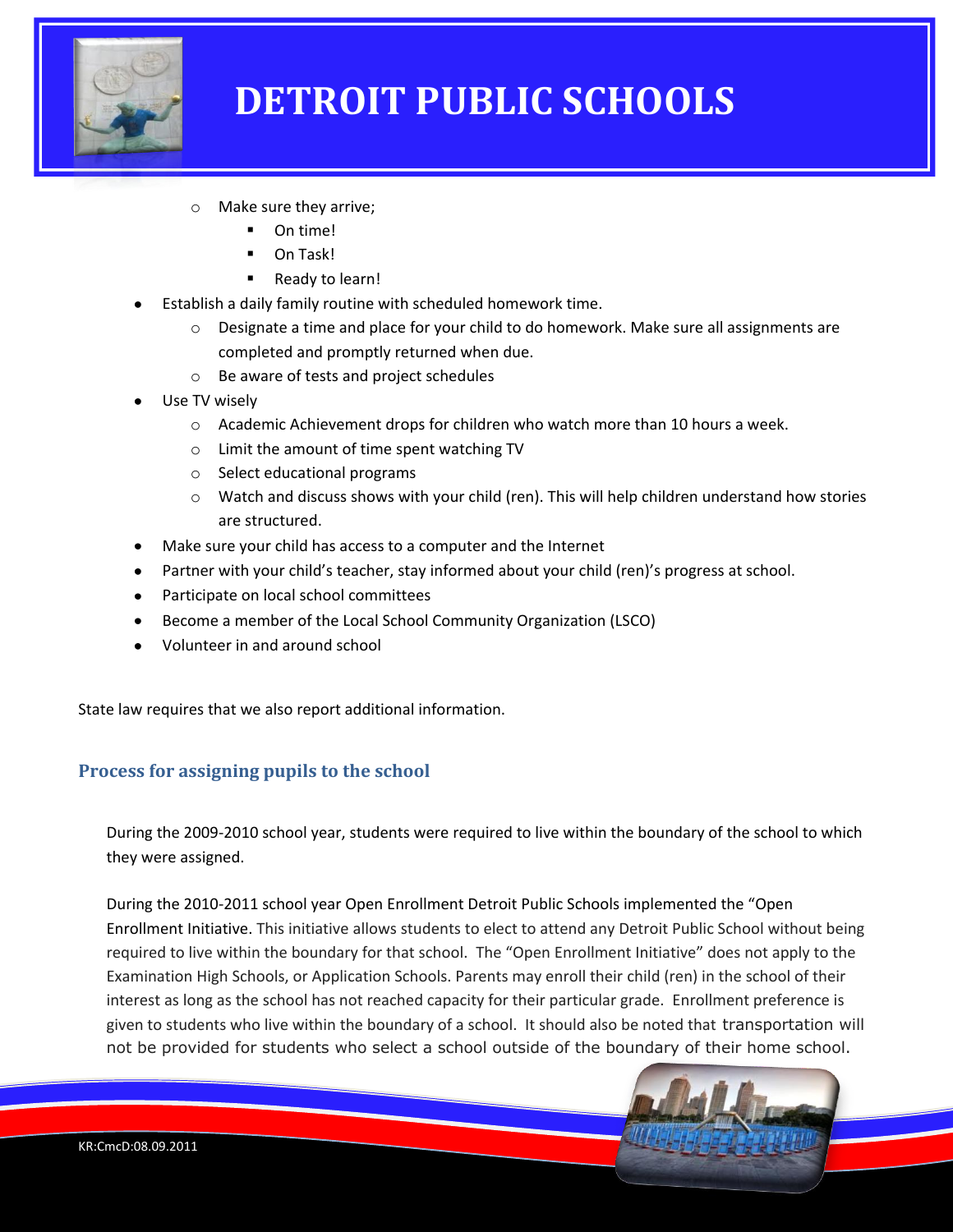

Open Enrollment Initiative resources can be found on our web-site at: http://detroitk12.org/resources/prospective\_students/

#### **School Improvement Status**

| Year      | <b>School Improvement Status</b> |  |
|-----------|----------------------------------|--|
| 2010-2011 | N/A - AYP Met                    |  |
| 2009-2010 | $N/A$ - AYP Met                  |  |

### **Detroit Public Schools' Core Curriculum:**

Consistent with the District academic plan, **Excellent Schools for Every Child,** there are aggressive plans to accelerate the rate of student achievement and to ensure that students graduate with the academic and social skills necessary for success in college and the workplace.

#### **Specific curriculum actions include:**

\*alignment of the curriculum, lessons planning and pacing calendars to national and state standards

\*ensuring that material and texts and supplemental resources and used in the classroom are directly linked to and with the grade expectations

\*defined grade level expectations to create alignment throughout the school

\* Administration and review of quarterly benchmark assessments for students in grades 3-12

\*use pre-intervention tools such as the Dynamic Indicator of Basic Early Literacy Skills (DIBLES) to access language fluency for students on grades Prek-2 to ensure literacy foundation for reading success

\*use of the data (both formal and informal) to inform teaching strategies and professional development needs for staff, including but not limited to, teachers and administrators

\*focused professional development on the use of appropriate curriculum and teaching strategies, monitoring results and developing the interventions for re-teaching, as necessary

\*use technology (Learning Village/an on-line instructional management system) as a tool to manage instruction and teacher practice

#### **Access to the Core Curriculum**

The instructional strategies and grade level expectations are aligned to the state standards and the NAEP. This represents the core curriculum which is supported by the texts, materials, computer soft ware and

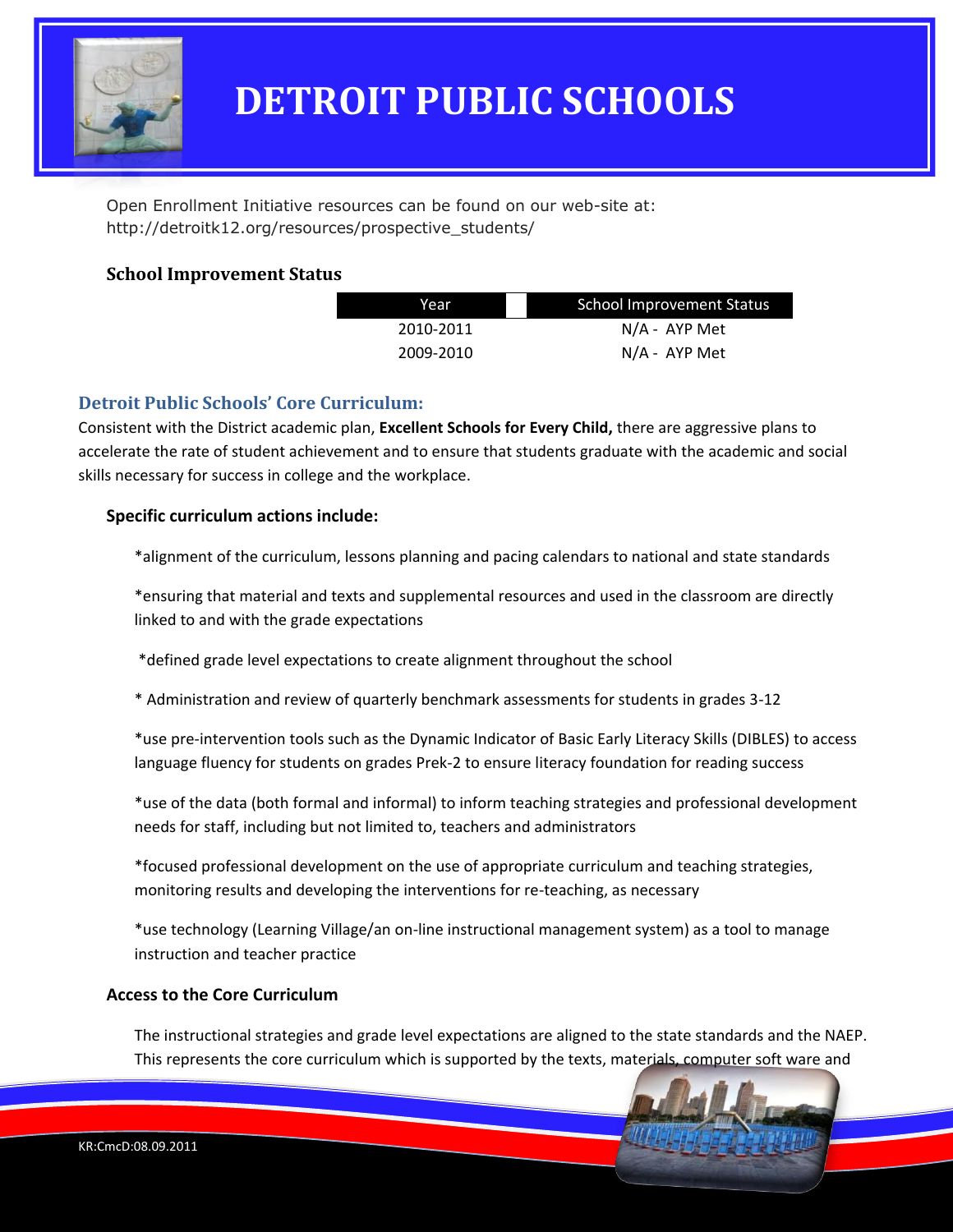

other school level resources used daily in the classrooms. All of the professional development activities are aligned to the core curriculum.

The implementation is a process delineated in the District Plan **Excellent Schools for Every Child**. This plan serves as the framework for each school's academic achievement plan. The frequent monitoring of the implementation of these plans is conducted by the school diagnostic visits, review of the benchmark assessments, use of the teacher evaluation tool and adherence to the pacing calendar.

The variances from the state plan can be found in the grade level expectations which are also aligned to the higher standards of NAEP.

A Summer Parent University is offered with classes to increase parenting skills, early childhood literacy, adult literacy and GED. During the school year, the Regional Parent Resource Center are a vehicle for parents and other community member to participate in regular and on-going informational and participatory sessions focused on curriculum and instruction. Learning Village (an on line instructional management system)

Web updates and semi-annual progress reports are also a means to disseminate information to parents and community.

Detroit Public Schools Core Curriculum is currently under revision. Pacing Charts and Curriculum guided will be posted to the Academic Affairs page of our web-site in the near future.

#### **Parent Engagement**

\*Use the technology portal for parents to view daily lessons and to communication with teachers.

\*implement and follow through with the parent contracts.

\*increase the Volunteer Reading Corps from approximately 5000 volunteers this year to 10,000 for next school year.

\*use the Parent Resource Center to engage parents in innovative workshops and session that are practical and will result in parent support to students at home.

#### **Student Achievement Results**

Aggregate Student Achievement Results and Detroit Public Schools Quarterly Benchmark Assessment in Reading and Mathematics for Mann Elementary School can be found on the Detroit Public Schools' web-page at the Research, Evaluation and Assessment site at [http://detroitk12.org/data/rea/.](http://detroitk12.org/data/rea/) The following reports are available: